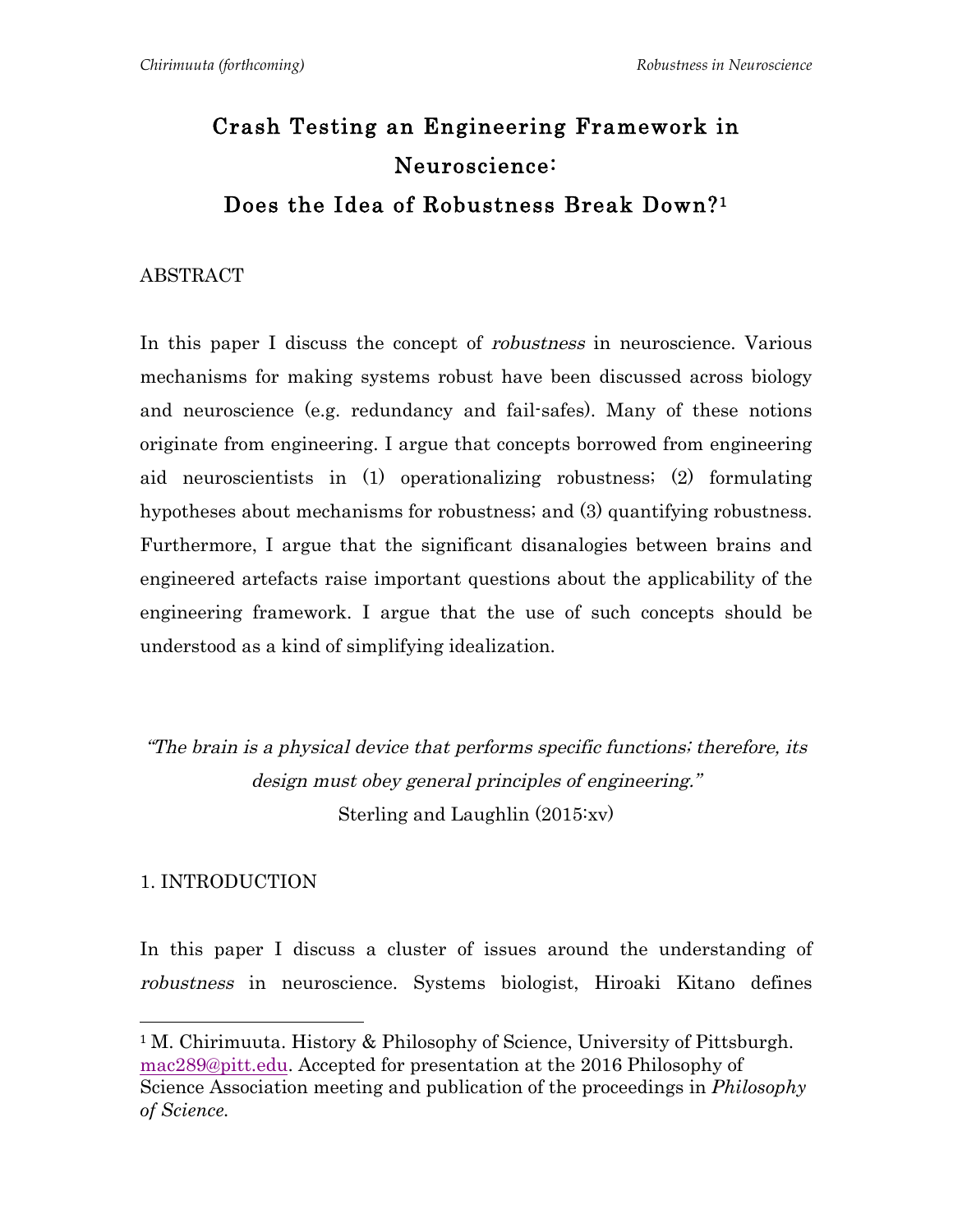robustness as, "a property that allows a system to maintain its functions against internal and external perturbations" (Kitano 2004, p.826). According to this definition, in order to determine whether or not a system is robust, one must specify its function, and also specify the kinds of perturbation it faces. Empirically determinable questions then follow about how exactly the system achieves its robustness. Various means for making systems robust have been discussed across biology and neuroscience: copy redundancy, fail-safes, degeneracy, modularity, passive reserve, active compensation, plasticity, decoupling, and feedback (see Figure 1). It is obvious, but still worth emphasising, that most of these notions originate from engineering.



FIGURE 1. The Engineering Framework for Robustness. A set of terms originating from engineering and control theory, which are applied to biological systems to explain how they achieve robust performance.

In Section 2 of this paper I argue that the framework of concepts borrowed from engineering aids neuroscientists in (1) operationalizing robustness by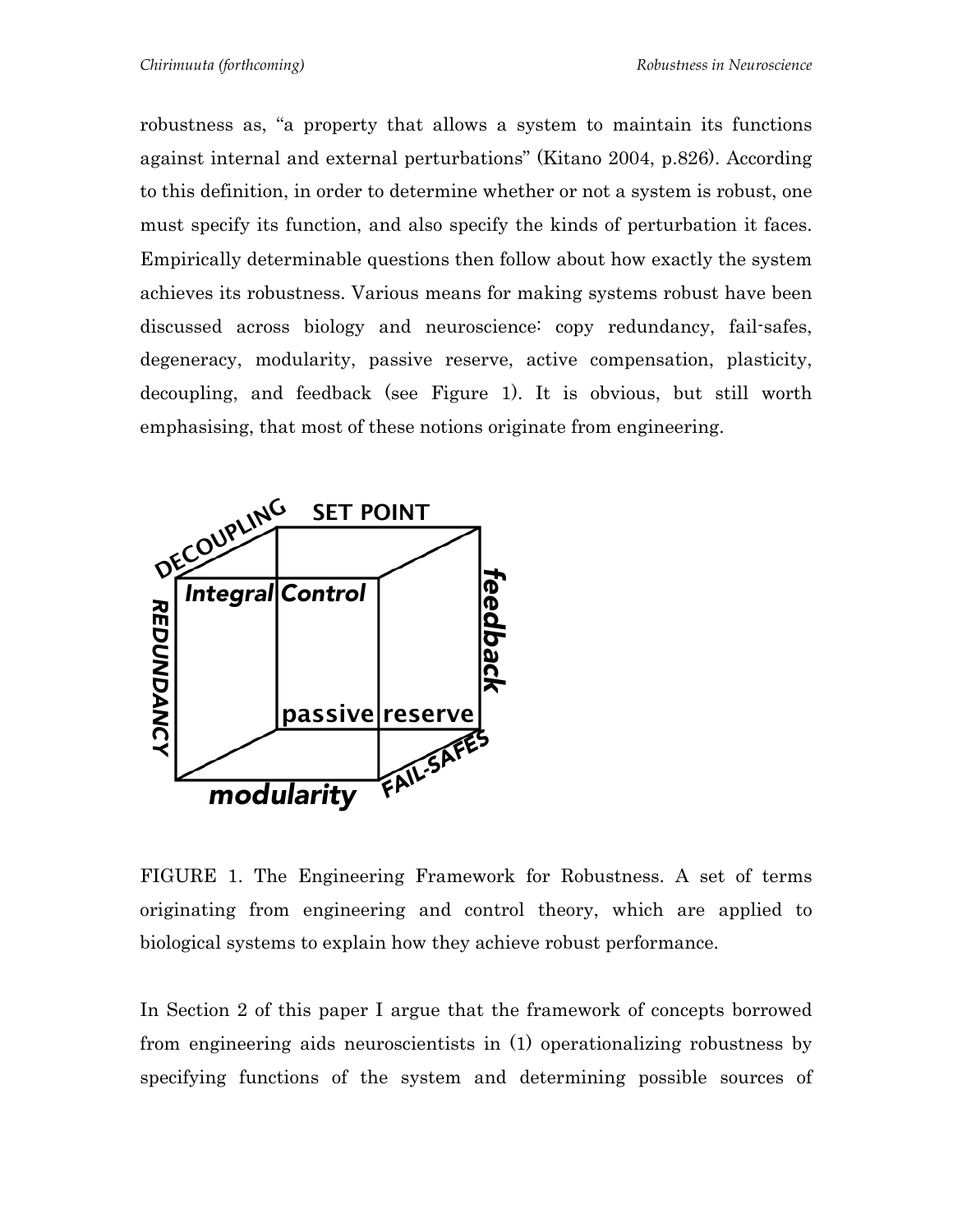perturbation; (2) formulating hypotheses about means for the system to achieve robustness; and (3) showing how robustness may be precisely quantified. This will be shown with examples of neuroscientific research which aims to measure robustness in a retinal circuit (Sterling and Freed 2007), in the motor cortex (Svoboda 2015), and to develop models of homeostatic control (Davis 2006, O'Leary 2014).

In Section 3 I argue that the use of the engineering framework in neuroscience gets stretched, perhaps to breaking point, when applied to systems where (1) there is no principled distinction between processes for robustness and processes which continually maintain the life of the cell; (2) where perturbations are a regular occurrence rather than anomalous events; and (3) where one should not conceive of the system as seeking to maintain a steady state. This point will be illustrated through examination of some recent work from Eve Marder's laboratory, one of the key centres for research on robustness in neuroscience.

I will argue that the limitations of the engineering notions are put into stark relief when one examines neural systems through the lens of the process approach to biology (Dupré 2012). The engineering perspective, to the extent that it treats biological systems as pre-specified objects with fixed functions, misses many of the features that make robust biological systems fascinating and which are highlighted by the process view.

In Section 4 I will consider if it is necessary to re-engineer the concepts of robustness to be more in line with the dynamicism of biological systems; or alternatively, if we should accept the engineering perspective as it is, as one amongst many idealizing and simplifying heuristics for understanding complex systems like the brain.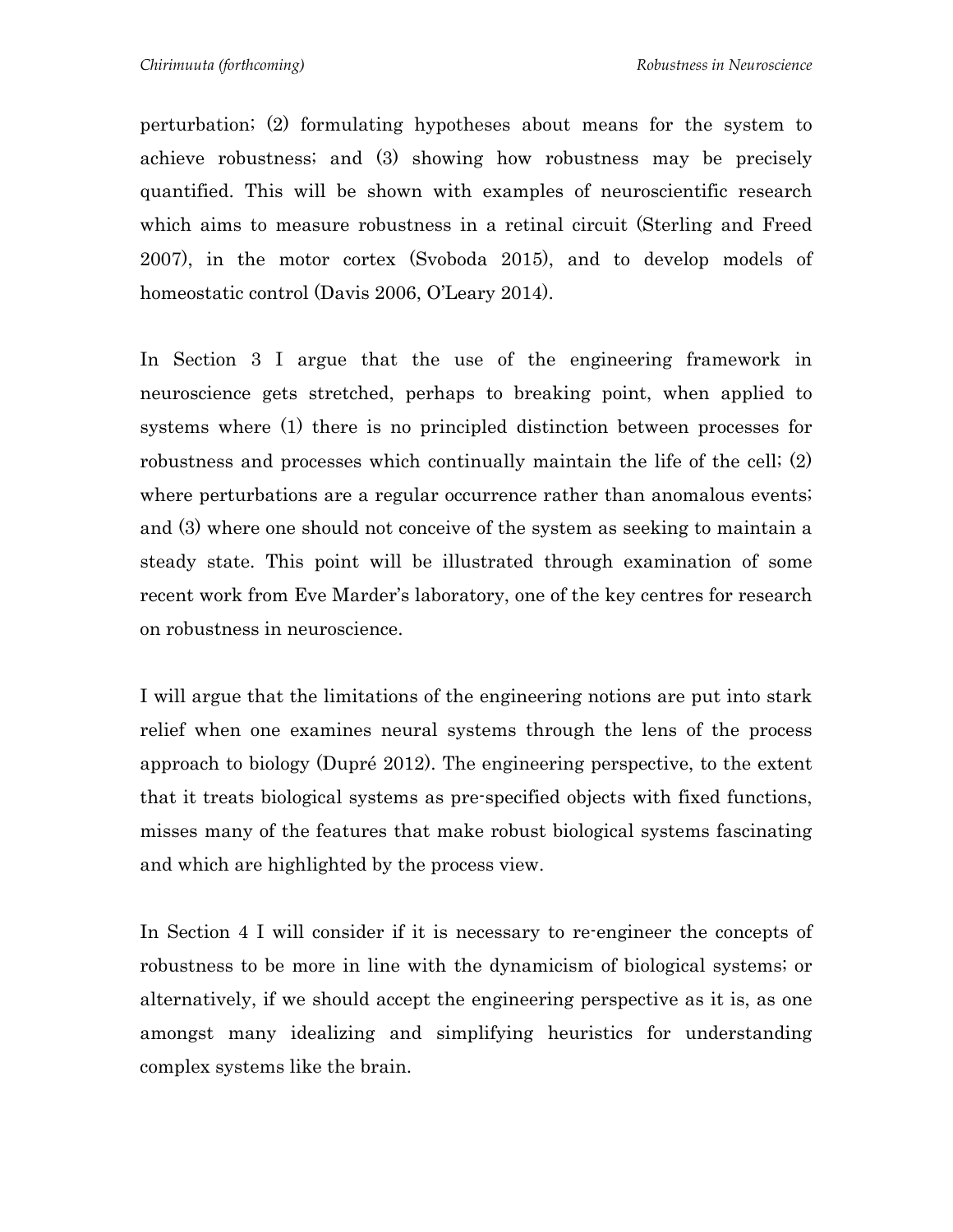#### 2. PUTTING THE ENGINEERING FRAMEWORK TO USE

The robustness of the brain is one of its many extraordinary attributes. By this I mean the fact that brains can undergo moderately severe external perturbations while still maintaining approximately normal function. Obviously, robustness has its limits and the brain's characteristic patterns of resilience and fragility are an important target of research (Sporns 2010, chap. 10). In order to investigate robustness it is necessary first to specify what sorts of perturbations the system is robust to, and then to quantify how robust it actually is. Explanations of robustness can be developed by testing hypotheses concerning the exact mechanisms by which robust performance is achieved. The engineering framework can be put to effective use in each of these processes.

For example, Sterling and Freed (2007) pose the question of how robust the retinal circuit is. They define robustness as the factor by which intrinsic capacity exceeds normal demand, which is the engineer's notion of margin of safety (p.563). The idea can be illustrated through their comparison with bridge design. An engineer designing a road bridge will consider both the anticipated normal demand (e.g. commuter traffic) as well as the unusual demands that might occasionally be placed on the bridge (e.g. the passage of a 30 ton military vehicle). The unusual demand can be thought of as a "perturbation" in Kitano's terms. A robust design will ensure that the system does not break when pushed beyond normal conditions. For a bridge this can be achieved with passive reserve (using thicker steel than is needed under normal conditions) and redundancy (including additional beams so that there are back-up structures if any parts are compromised).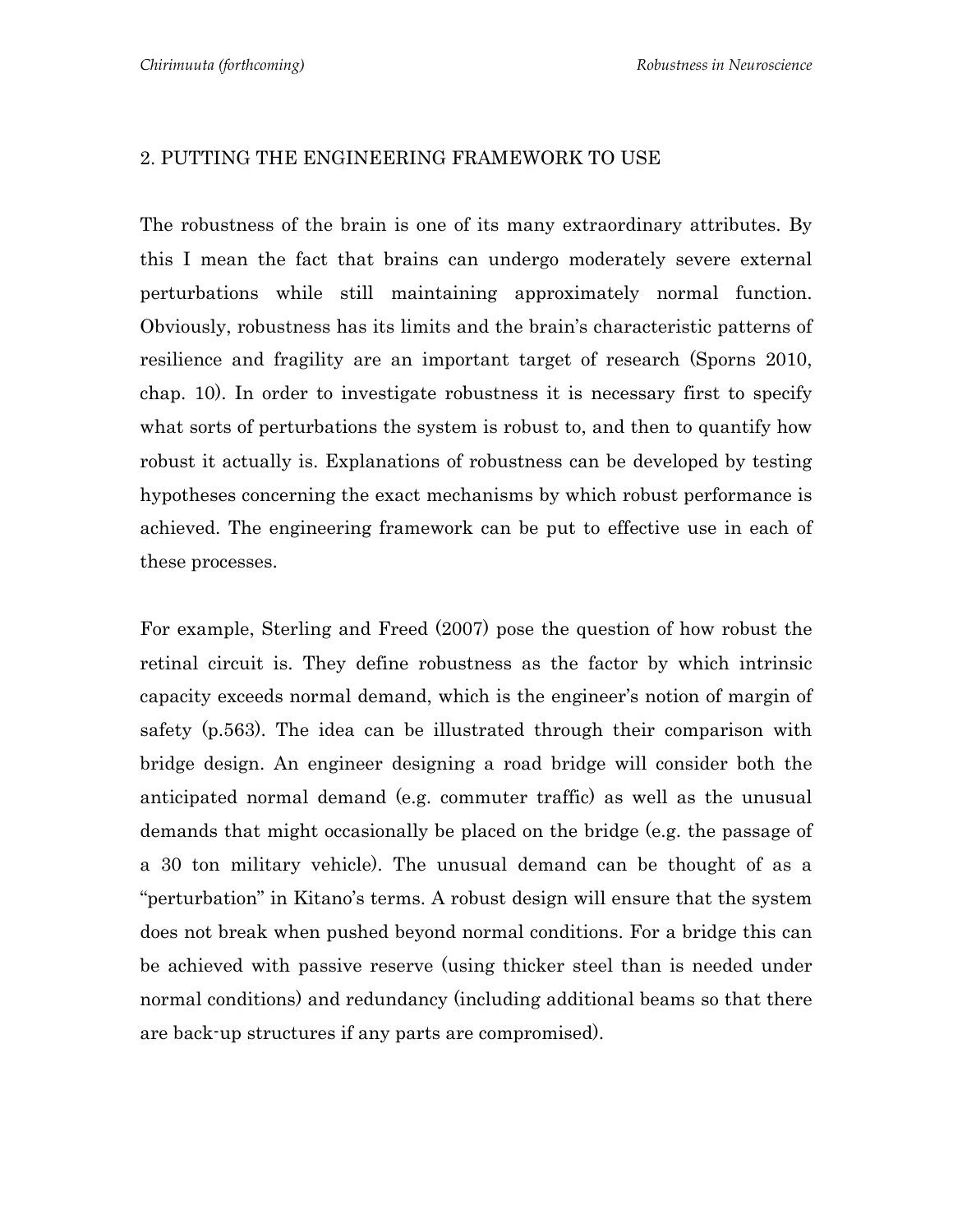Sterling and Freed take the bridge case to be analogous to the retinal circuit. Normal demand, for the retina, is the intensity of illumination that the eye will encounter under naturalistic stimulation conditions. The safety factor is calculated by experimental determination of the maximum illumination level under which neurons in the retina can maintain their ability to signal to downstream neurons. Sterling and Freed (2007, p.570) report that,

"across successive stages in this neural circuit, safety factors are on the order of 2–10. Thus, they resemble those in other tissues and systems. Their similarity across stages also accords with the principle of symmorphosis—that efficient design matches capacities across stages that are functionally coupled…."

Sterling and Freed's explanation of robustness depends on the notion of passive reserve. For photoreceptor neurons, this is calculated as the number of vesicles of neurotransmitter available in their synapse for continuous signalling at high-rates without restocking of the vesicles (p.565-6). In arriving at their conclusion about retinal safety margins, they argue that there are at least twice as many vesicles as needed under normal stimulation conditions. In this case we have seen that a design approach borrowed from civil engineering plays a clear and striking role in these neuroscientist's definition, operationalization and explanation of robustness in the retina.

Another example comes from Davis's (2006) review of work on homeostatic regulation<sup>2</sup> in the nervous system. As he writes:

<sup>2</sup> Note that Davis makes a conceptual distinction between robust properties and properties under homeostatic control: "In general, robustness describes a system with a reproducible output, whereas homeostasis refers to a system with a constant output" (2006, p.308). I will ignore this difference for the purposes of the paper since homeostatic systems conform to Kitano's general definition robust systems.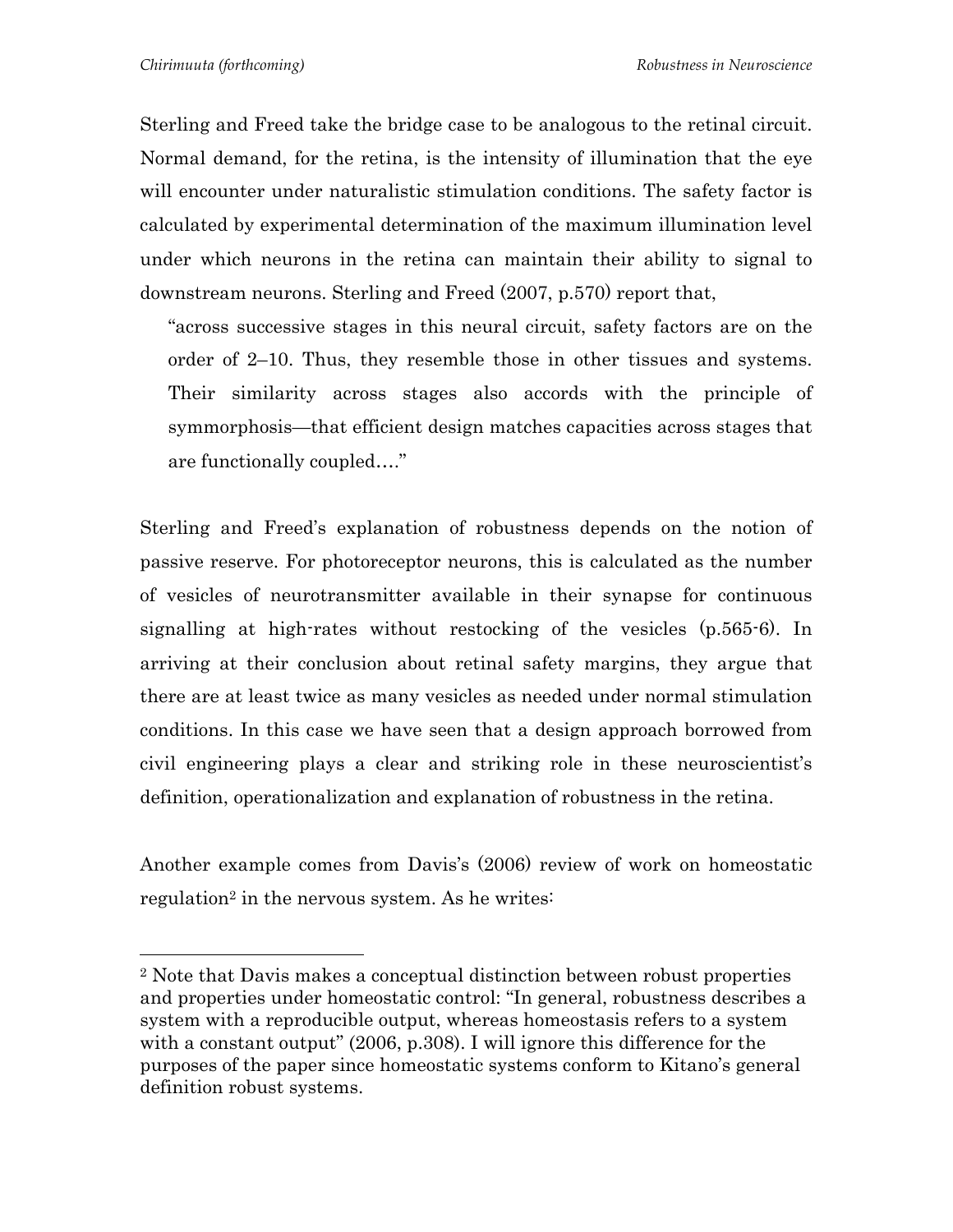"Homeostatic control systems are best understood in engineering theory, where they are routinely implemented in systems such as aircraft flight control. Recently, biological signaling systems have been analyzed with the tools of engineering theory…." (p.314)

Accordingly, homeostatic control systems have a number of "required features": 1) a set point which defines the target output of the system; 2) feedback; 3) precision in resetting the output back to the set point, following a perturbation; and (normally) 4) sensors which measure the difference between the actual output and the set point (p.309).

Thus control theory offers neuroscientists clear and experimentally testable criteria for determining whether a system undergoes homeostatic regulation, by looking for these required features (e.g. the existence of a set point) in a system. The operating conditions of homeostatic regulation, and the biophysical mechanisms of feedback, sensors, etc., are also open to experimental investigation. Reported examples of properties under homeostatic control are muscle excitation at the neuromuscular junction (p.309) and bursting properties of invertebrate neurons (p.311). More recently, O'Leary et al. (2014, p.818) argue that ion channel expression in their simplified model of invertebrate neurons can be understood as an implementation of integral control, a standard control-theoretic architecture.

Figure 2 (if space) schematic for integral control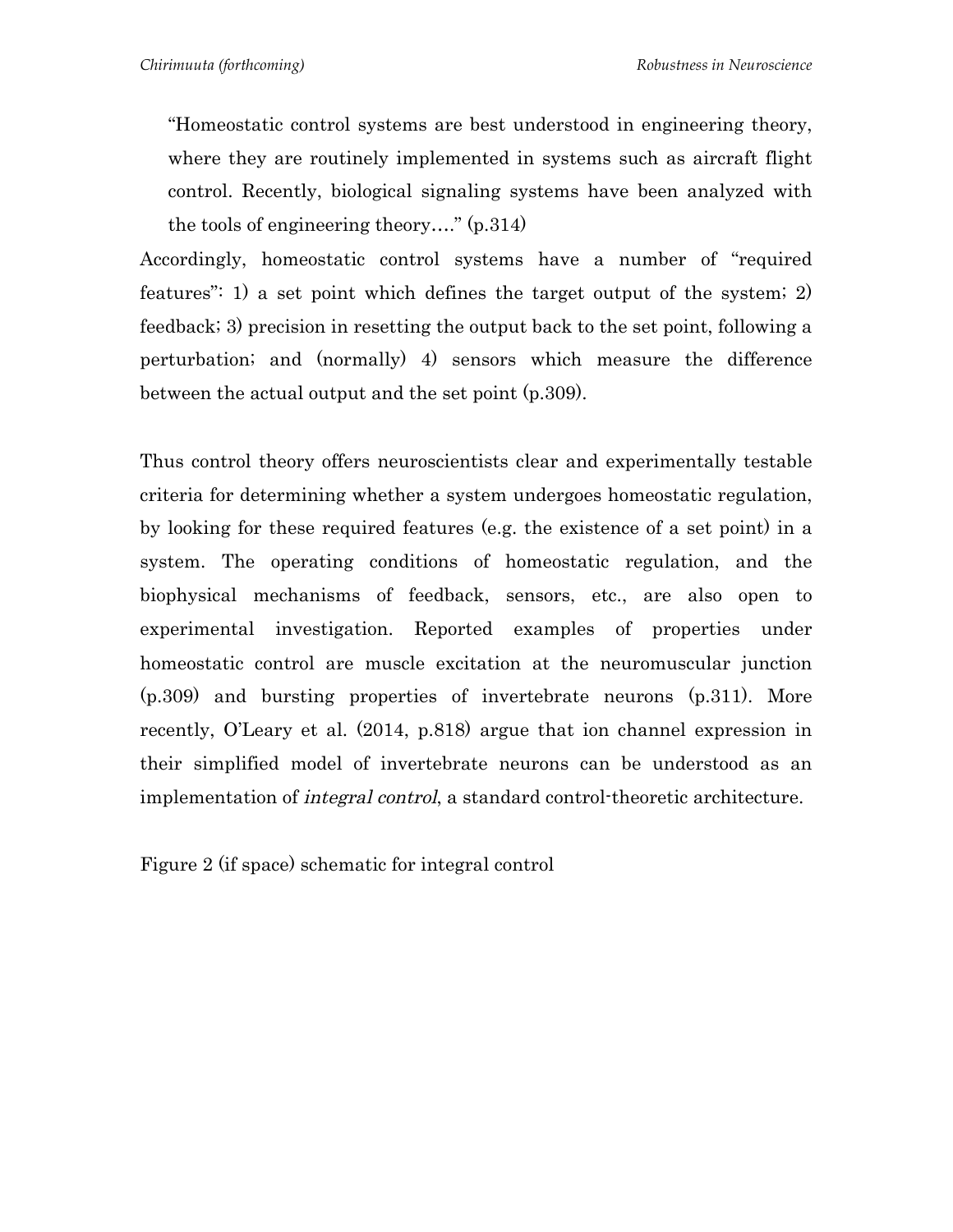#### 3. CRASH TESTING THE FRAMEWORK

Before considering the question of whether the engineering framework becomes structurally unsound when applied to some kinds of neural systems, I would like to draw our attention to some of its features. The basic ideas are clearly illustrated in Sterling and Freed's (2007) example of the bridge. When one considers the robustness of an engineered artefact like the bridge, it is presupposed that the system is built up from component parts in such a way as to achieve a specific function. The robustness of the bridge is conceptually distinct from its other designed features or functions, and it can trade off against some of them. For example, the more robust the bridge is to the passage of the occasional heavy vehicle, the more expensive it will be to build (because requiring more steel) (p.563). Moreover, the perturbations against which the system is robust are thought of as atypical events, also conceptually distinct from the normal operations of the system.

There is also the tendency to think of robustness as allowing the system, following a perturbation, to return to its initial stable state. Some experiments specifically involve the operationalization of the robustness of a system as the reversion to a prior state. For example, reporting on an experiment in which mouse premotor cortex in one hemisphere was inhibited using optogenetics during the preparation period for the animal's movement, Svoboda (2015)3 writes, that "[t]his preparatory activity is remarkably robust to large-scale unilateral optogenetic perturbations: detailed dynamics that drive specific future movements are quickly and selectively restored by the network." This notion of robustness as the ability of the system to revert to a

 

<sup>&</sup>lt;sup>3</sup> To my knowledge, these results have not yet been published in a journal. I have contacted the author to find out if the study is under review or in press.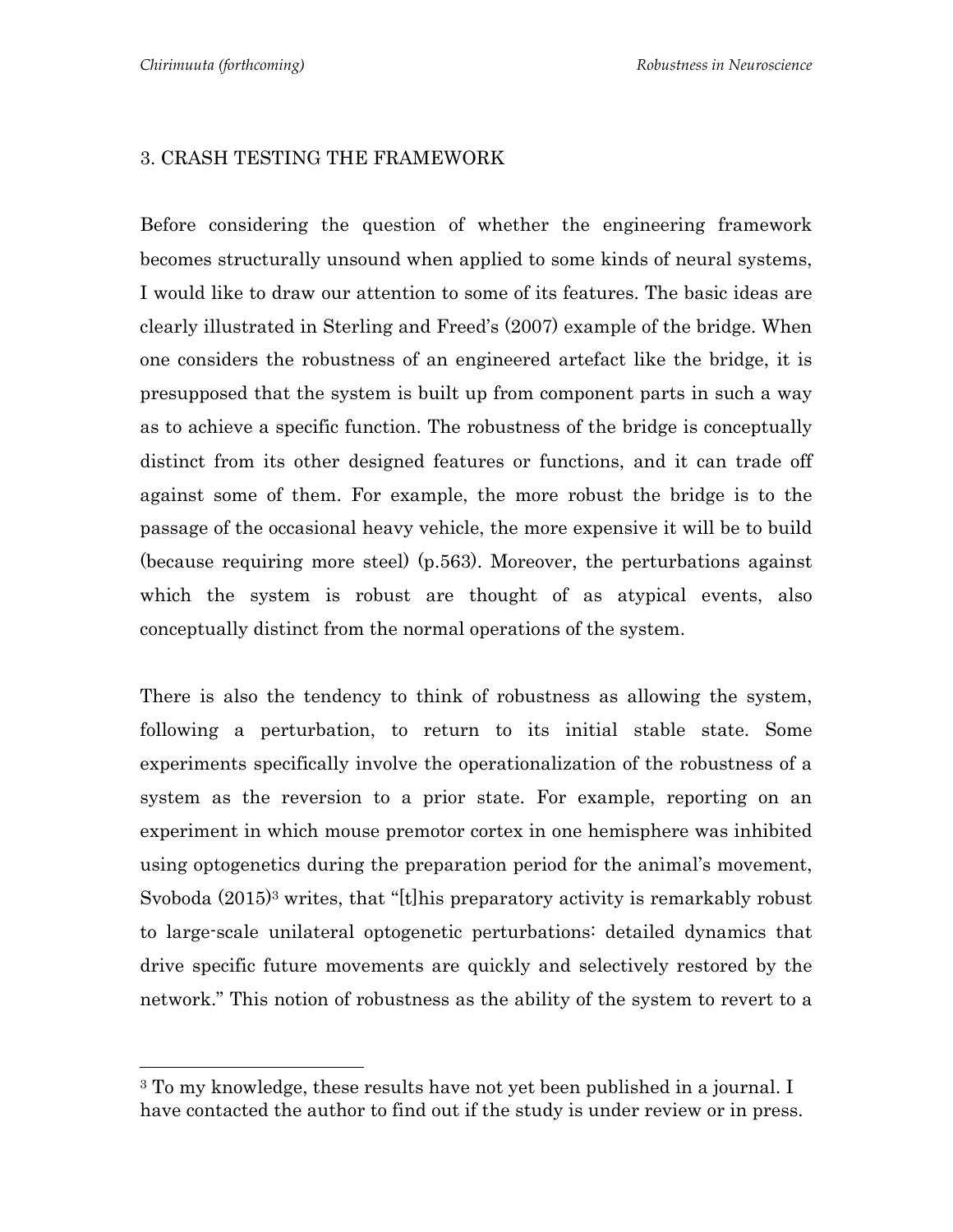prior functional states is similar to the idea of homeostasis as the ability of a system to stabilize some quantity in spite of external changes.

Figure 3 (if space) After Kitano (2004, Figure 1)

Eve Marder's laboratory has carried out a long term investigation into the ability of neurons to maintain stable electrophysiological properties despite continual turnover of the ion channels embedded in the cell membrane which are responsible for its electrical excitability. This research project is one of the central examples of the study of robustness in neural systems. Marder and her collaborators make ample use of the engineering framework when reviewing other results and reporting their findings. For example, O'Leary et al. (2013, p.E2645) write:

"Both theoretical and experimental studies suggest that maintaining stable intrinsic excitability is accomplished via homeostatic, negative feedback processes that use intracellular Ca2+ concentrations as a sensor of activity and then alter[s] the synthesis, insertion, and degradation of membrane conductances to achieve a target activity level."

What is striking about the characterization of electrophysiological stability in the face of ion channel turnover as a kind of robustness in the face of a perturbation (e.g. p.E2651), is the fact that the turnover is just part of the normal physiology of the cell. There is no functional and stable state of the cell in which this turnover does not occur—a fact which these authors also highlight.<sup>4</sup> This brings our attention to some strains in the application of the engineering framework to this biological system.

<sup>4</sup> "neurons in the brains of long-lived animals must maintain reliable function over the animal's lifetime while all of their ion channels and receptors are replaced in the membrane over hours, days, or weeks. Consequently, ongoing turnover of ion channels of various types must occur without compromising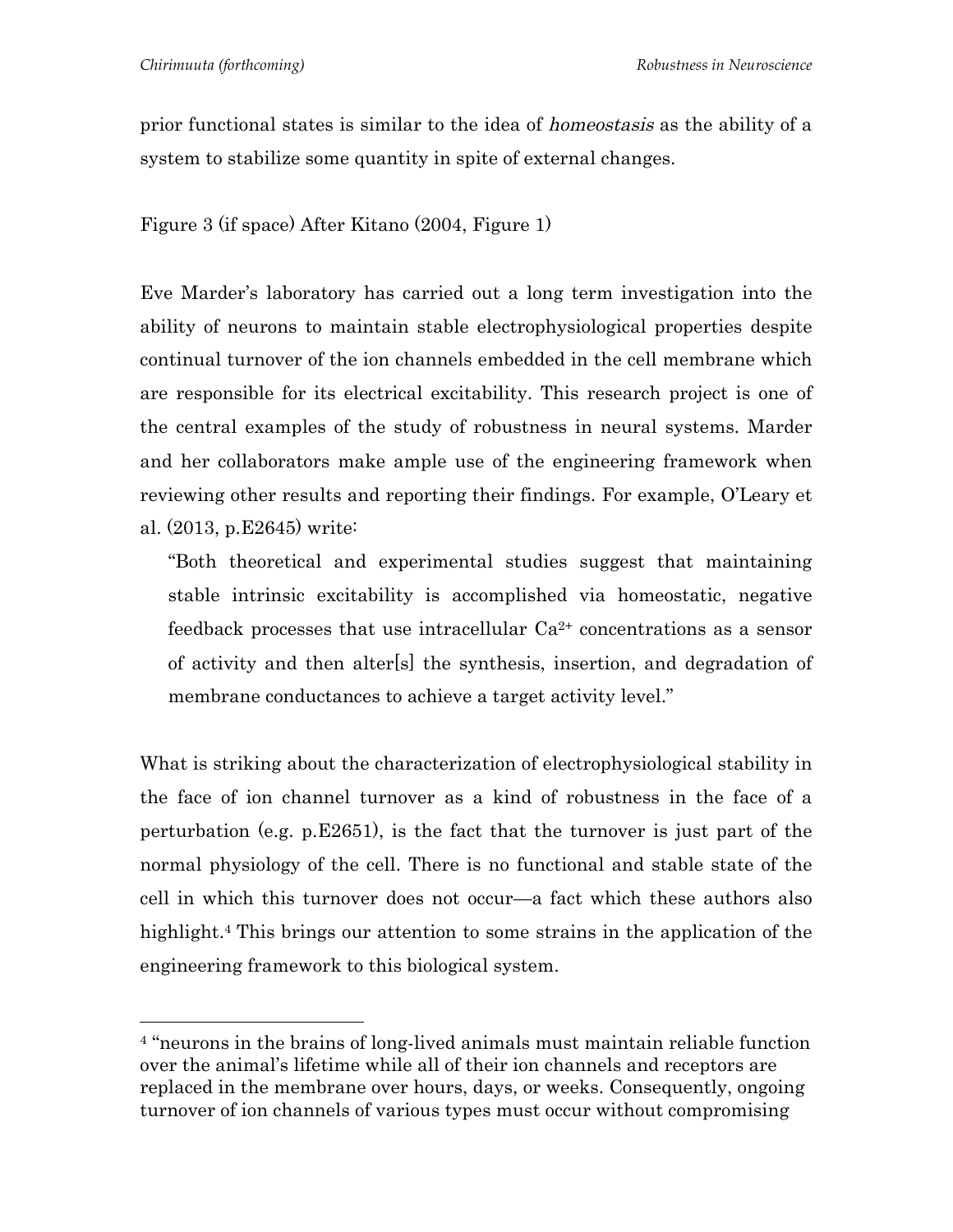In the basic engineering characterisation of robustness, sketched above, perturbations are different from the normal circumstances in which the system is expected to operate. "Perturbation" carries the everyday connotation of an event which throws the system off balance and is deleterious to its normal functioning. We cannot think of the events of ion channel turnover as perturbations in this sense; they are business as usual for the cell.

Furthermore, it is not in the nature of the system to seek to return to a prior, stable arrangement of its parts. A crucial property of the nervous system is its plasticity: the tendency for its component parts and the connections linking them to be continually sculpted by experience. The homeostatic mechanisms which Marder and colleagues investigate need to be understood as maintaining specific properties (such as a cell's  $Ca<sup>2+</sup>$  concentration) at a certain point, but not (nor do these researchers claim it) some generalised operation for achieving system-wide internal stability (see §4.4).

In the basic engineering conception of robustness, there is a clear conceptual distinction between the features of a system which allow it to carry out its intended function, and those which make the system robust (even if in reality one individual feature can serve both purposes). In the case of the neuron which has continual ion channel turnover and no definite stable state to return to following these "perturbations", it is not clear that we can we make this distinction. A more natural way to think about this and other biological systems is as ones, unlike engineered artefacts, "designed" to keep changing

the essential excitability properties of the neuron" (O'Leary et al. 2013, p.E2645).

<u> 1989 - Andrea San Andrea San Andrea San Andrea San Andrea San Andrea San Andrea San Andrea San Andrea San An</u>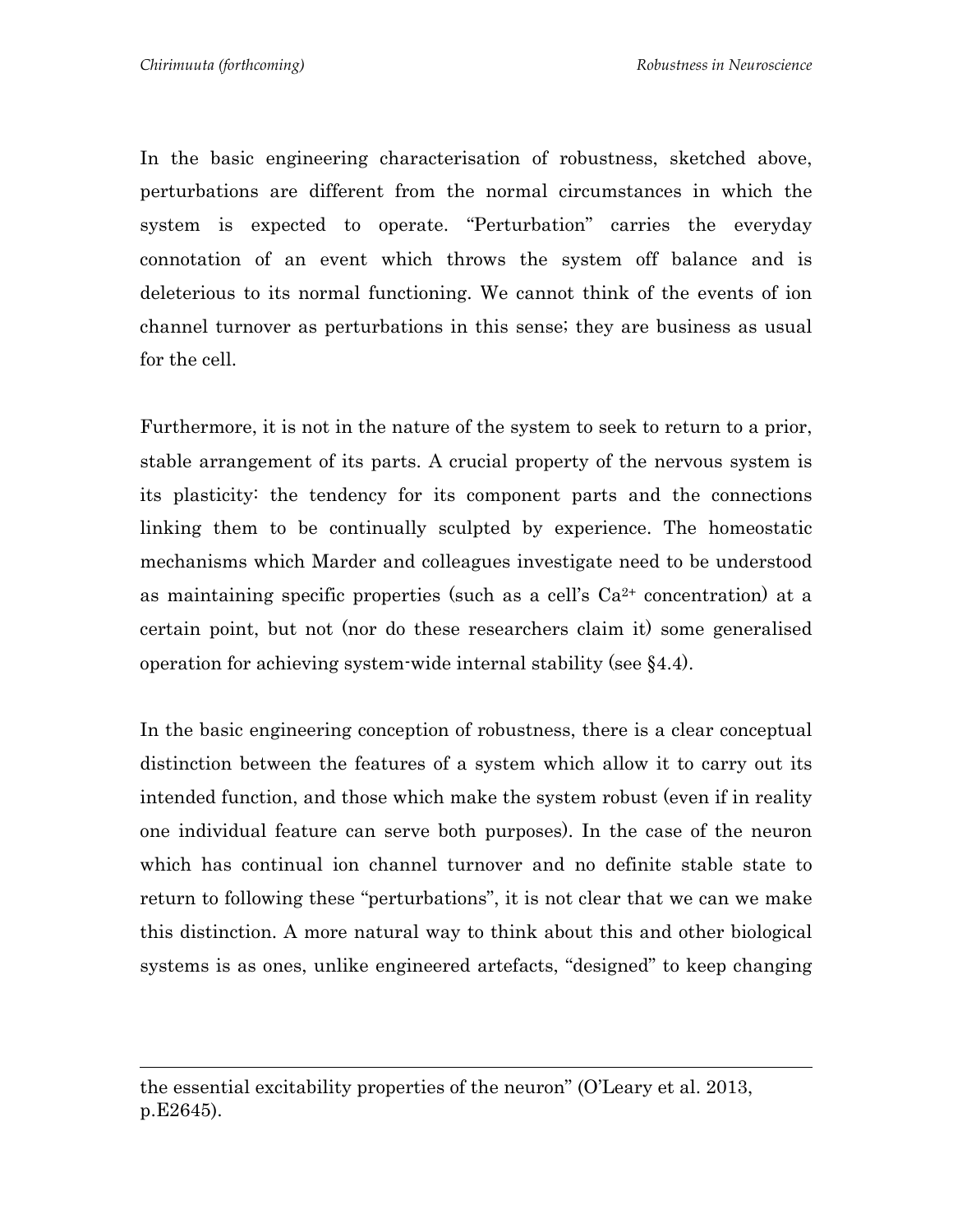and "designed" to maintain functional stability in the midst of this constant change.5

The tensions and strains associated with the application of the basic engineering framework to biological systems can be felt more sharply if we appeal to a process metaphysics of biological "things" (Dupré 2012). According to this view, organisms are not substances but *processes*—items whose existence depends on the taking place of certain changes. This highlights the fact that the life of organisms depends on a continual turnover of its component parts, and that the system as a whole, while living, persists longer than its parts. Yet features and functions of the organism remain relatively stable. For example, memories can endure for decades even though the neurons that form them have undergone material change. This stability must be achieved—somehow. And so processes for robustness are not cleanly distinct from the general maintenance processes which keep the organism alive.

The processual nature of neurons is nicely described by Marder and Goaillard  $(2012, p.563)$ :

"each neuron is constantly rebuilding itself from its constituent proteins, using all of the molecular and biochemical machinery of the cell."  $(and see F n 4)$ 

<sup>5</sup> This blurring of the lines between mechanisms for robustness and mechanisms for life is highlighted by Edelman & Gally (2001: 13763) in their discussion of the difference between redundancy and degeneracy in biological systems: "the term redundancy somewhat misleadingly suggests a property selected exclusively during evolution, either for excess capacity or for fail-safe security. We take the contrary position that degeneracy is not a property simply selected by evolution, but rather is a prerequisite for and an inescapable product of the process of natural selection itself." They also discuss another disanalogy between engineered and biological systems—the applicability of "design" talk.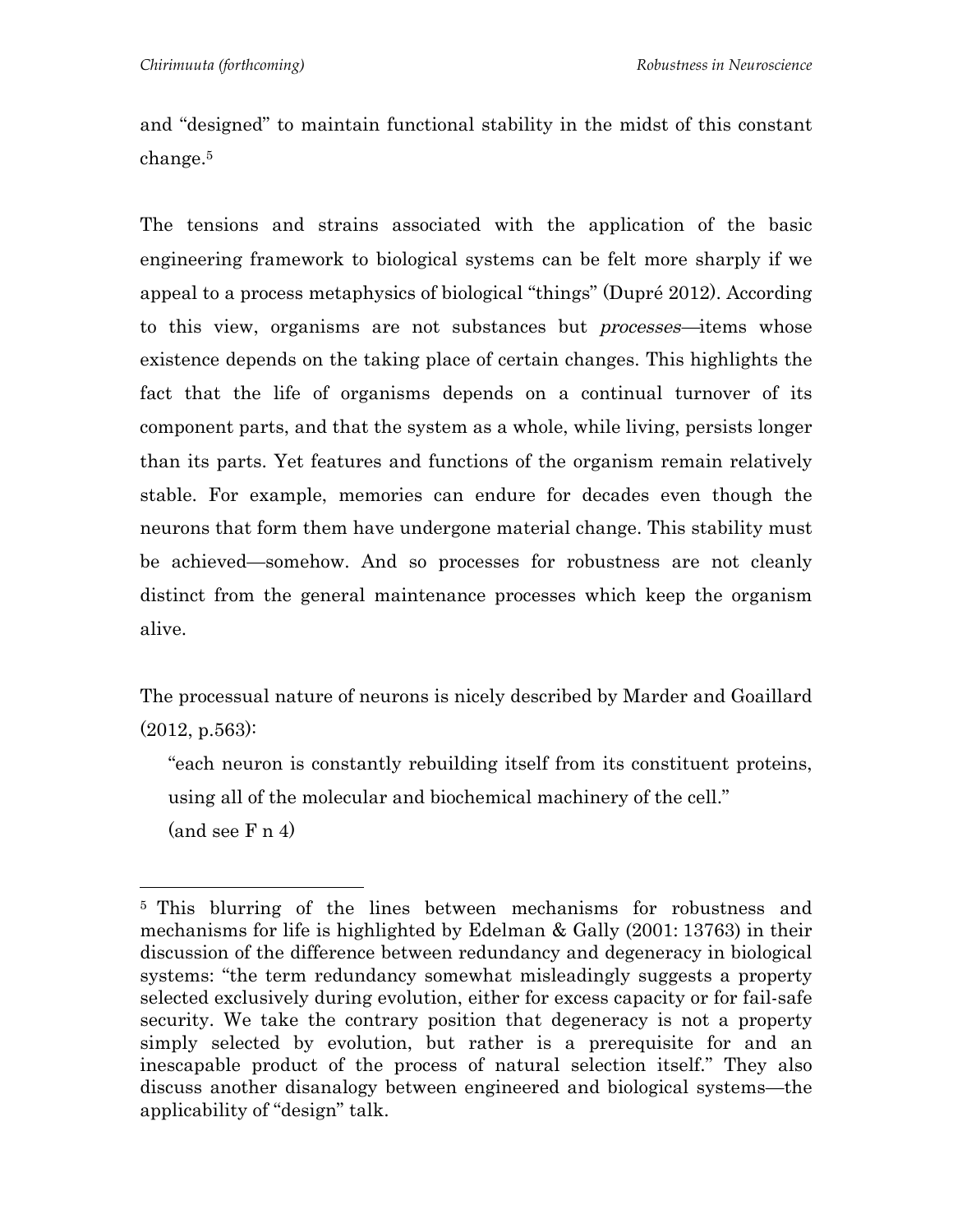We can contrast this with the substance metaphysics that we usually assume when thinking about engineered artefacts. A bridge or an aeroplane is what it is because of the parts which comprise it. Its existence does not depend on the occurrence of any process. This is not to deny that an expert in the theory of matter might well argue that the steel of the bridge maintains its integrity because of some fundamental processes. The point is that when characterising the robustness of the bridge or the aeroplane we would not resort to such sophistication. Rather, we think of the bridge as a substance and not a process—a steel structure which, in order to maintain its function in the face of perturbation, must resist rather than effect the swapping around of its component parts.

## 4. EXAMINING REASONS TO RE-ENGINEER

 

Now that we have noted these disanalogies between biological organisms and engineered things, we ought to worry that the framework borrowed from engineering is misleading when thinking about robustness in the brain and other biological systems. Is it time to re-engineer our conceptual tools for thinking about robustness to make them more suitable for characterising living things? In this section I consider four possible answers to this question.

4.1 No. The terms in the engineering framework are just words that are used to facilitate communication of the neuroscientific results.<sup>6</sup>

One potential response to the concerns raised in the previous section is that they stem from a superficial fixation on the vocabulary neuroscientists use when writing about their research. Just because the authors discussed above

<sup>6</sup> A response along these lines was suggested to me by Timothy O'Leary, in conversation.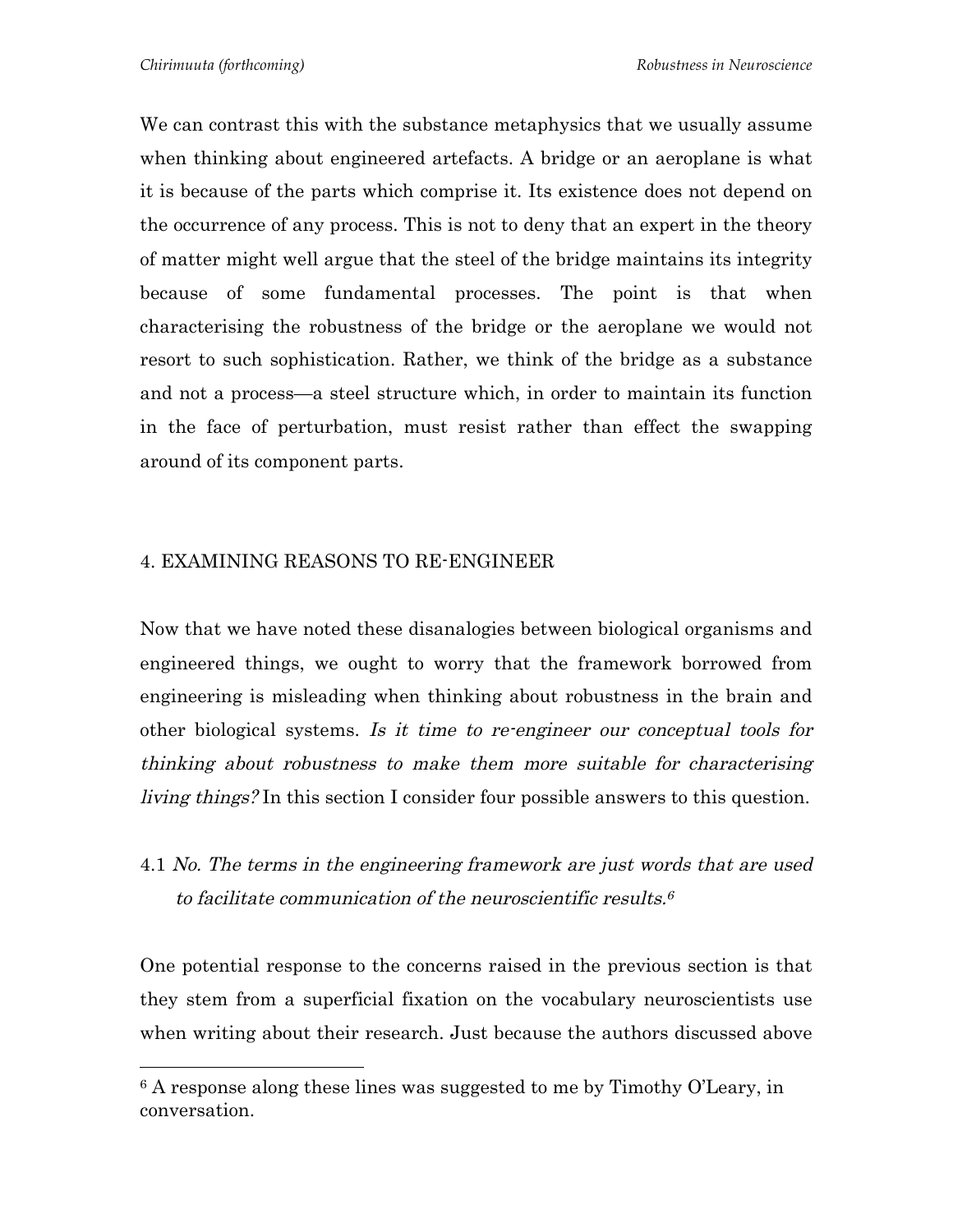have employed certain words first introduced by engineers, it does not follow that their understanding of neurophysiology is distorted by comparisons with engineering. For example, I mentioned that the word "perturbation" has a negative connotation which makes it seem inappropriate when describing non-pathological and frequent events like ion channel turnover. It could well be that in the context of this research the term takes on a different meaning—for example, as any event that the system cannot directly control,7 such as changes in protein configuration due to thermal noise.

I believe that this response is warranted by what we know of the methodology of some of the investigations discussed above, but not all of them. In the case of Sterling and Freed (2007) I was careful to show that the engineering conceptions directly shaped how these neuroscientists operationalized and quantified robustness, and how they identified mechanisms by which robustness is achieved. There is no indication that they used terms such as "safety factor" to mean something radically different in the context of neuroscience.

A very explicit statement of the aim to apply engineering principles directly to the understanding of the premotor cortex comes from Svoboda (2015):

"preparatory activity is distributed in a redundant manner across weakly coupled modules. These are the same principles used to build robustness into engineered control systems. Our studies therefore provide an example of consilience between neuroscience and engineering."

Thus the convergence between a neurophysiological and the engineering perspective on the mouse motor planning system is taken to be an important result of this study. This echoes Sterling and Laughlin's (2015, pp. xiii-xv) proposal that enquiring to see how engineering principles are implemented in

 

<sup>7</sup> I thank Timothy O'Leary for this suggestion.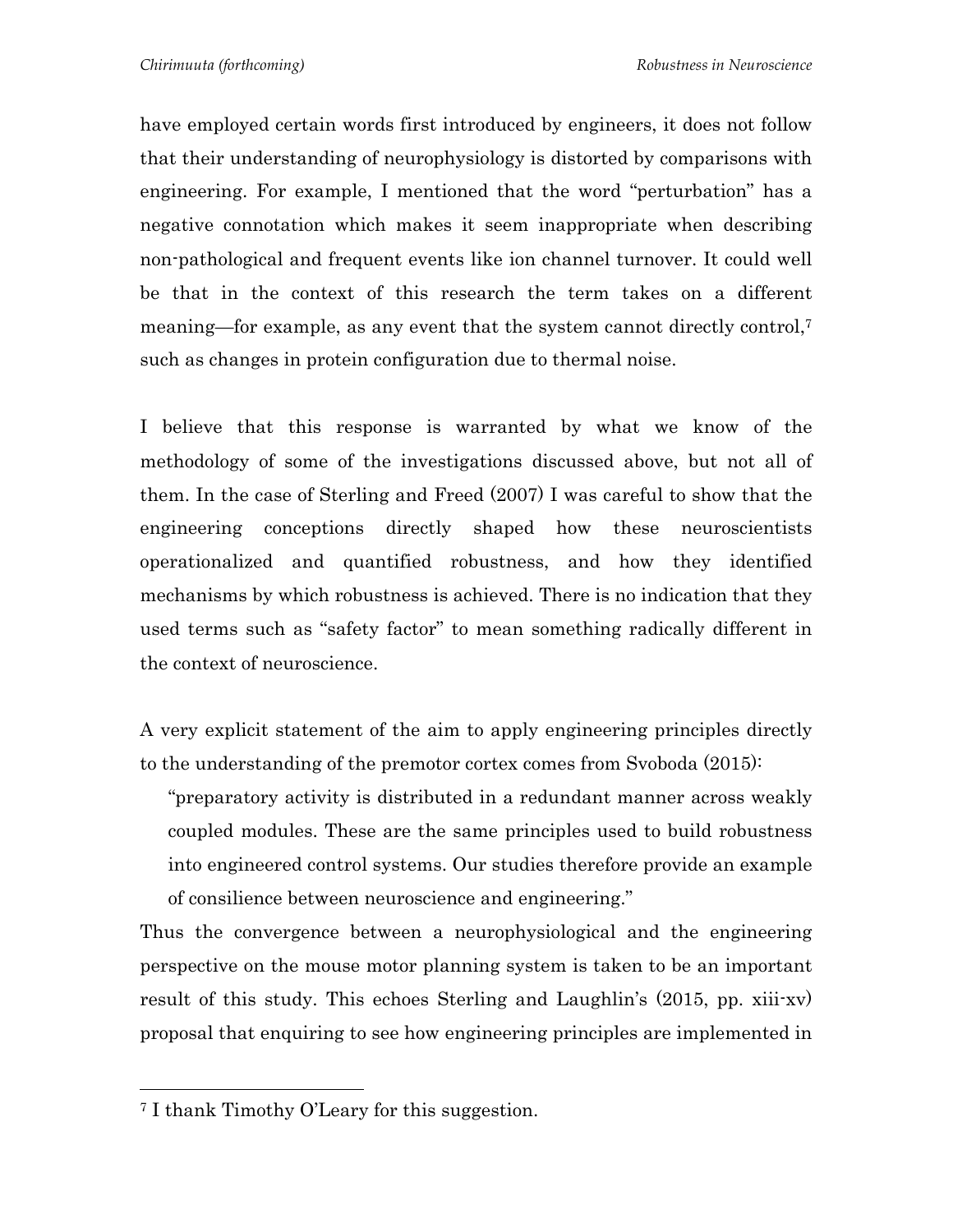neural systems, and the attempt thereby to reverse-engineer the brain, leads to insights not otherwise available through routine data collection.

4.2 No. The inadequacies you point out with the engineering framework are based on a caricature of mechanical engineering, not the actual complex discipline.<sup>8</sup>

My characterisation of the engineering framework assumes that mechanical engineering (the design of bridges, aeroplanes and such like) is paradigmatic of the engineering approach in general. But of course there are many different kinds of engineering, from mechanical to electronic to communications and chemical. It could well be that the mismatch between understanding the robustness of a highly dynamic entity like the brain, and the rather static conception of robust objects that falls out of the basic engineering framework is just an artefact of only focussing narrowly on the kind of engineering that is actually furthest away from neuroscience.

It would take me beyond the scope of this short article (and well beyond my own knowledge of the subject) to sketch out the various possible frameworks associated with each field of engineering specifically, and to see which conception of robustness is most suitable for biology. However, what I will say is that there is evidence in the studies discussed above that neuroscientists themselves do sometimes draw from the mechanically based caricature. This is particularly true of Sterling and Freed (2007). In contrast, when Davis (2006) and O'Leary (2014) make direct appeal to engineering they refer specifically to models in control theory.9 This invites questions, still, about whether the paradigm examples of controlled systems (e.g. a car driven on

 

<sup>8</sup> This concern was raised by Arnon Levy and Timothy O'Leary.

<sup>9</sup> See also Zhang and Chase (2015) on the physical control system perspective on brain computer interfaces for motor rehabilitation.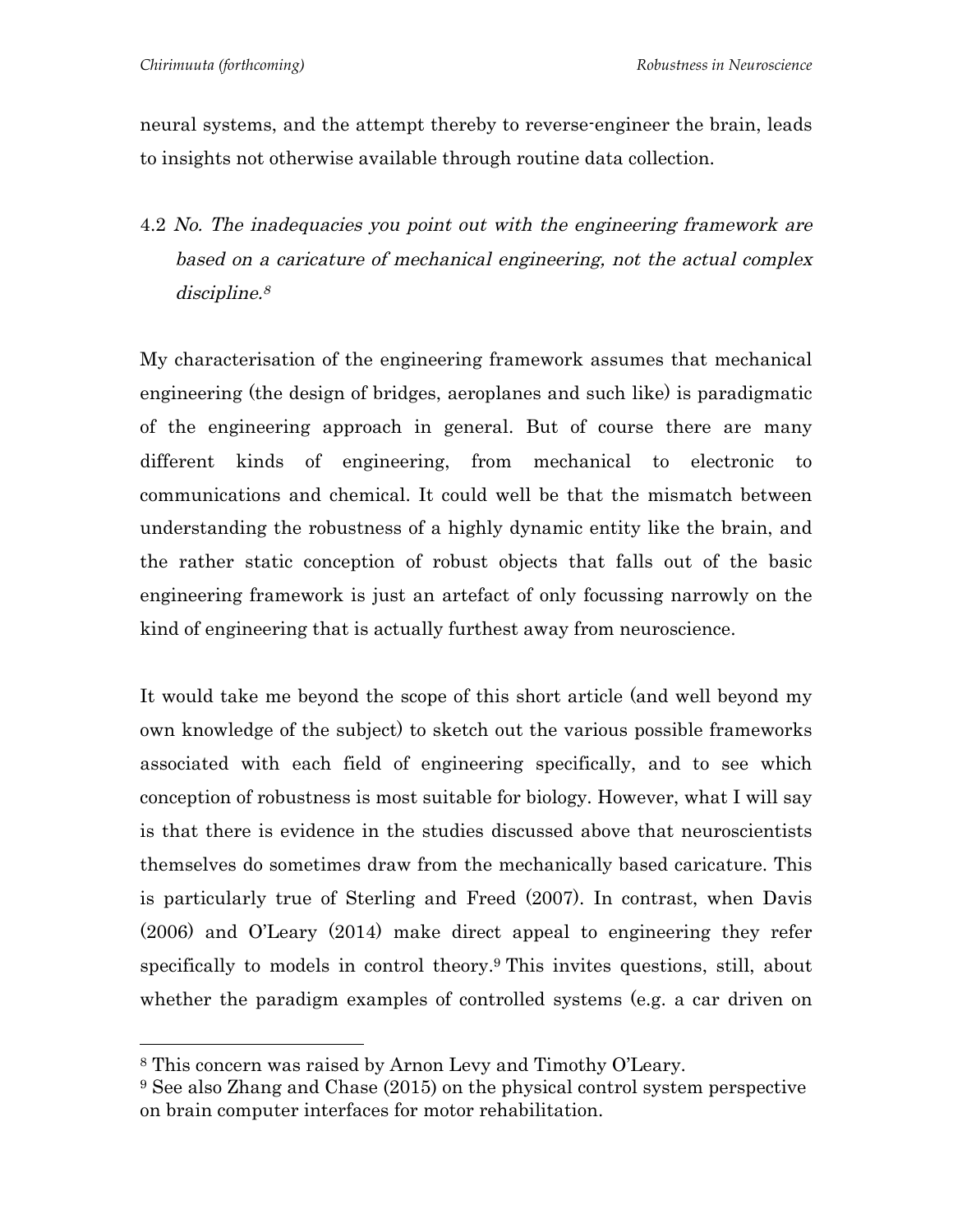cruise control, a Watt governor, or an aeroplane flown on autopilot) are dynamical enough capture the processual nature of the nervous system.

4.3 Yes. The brain is so different from an engineered artefact that the framework is misleading and inappropriate.

In Sections 4.1 and 4.2 I discussed two reasons for thinking that we should not be concerned about any radical disanalogy between robustness in biological and engineered systems. While I agree that these are important points to keep in mind, I do not think that they diffuse the fundamental concern that when neuroscientists borrow engineers' terms in order to study robustness, they risk mischaracterising the brain as more like an engineered artefact than it actually is. Is the appropriate conclusion, then, that a neural circuit is so different from a bridge or an aeroplane that the engineering framework is simply misleading and should be discarded?

The best way to make this strong negative case is to consider some historical examples in which reasoning by analogy with engineered systems seems to have lead neuroscientists and theorists astray. One example comes from von Békésy, a physicist and communications engineer who turned his attention to inhibition in the nervous system. In his book Sensory Inhibition he notes that there are feedback loops everywhere in nervous system and he asks how it is that system manages to avoid ending up in a dysfunctional oscillatory state (1967, p.25). It seems that von Békésy is importing his understanding of systems containing feedback from engineering, and in that context oscillations are normally problematic and efforts must be made to dampen them. These days neuroscientists seek to understand how oscillations in the healthy brain (i.e. its characteristic patterns of endogenous activity) are actually responsible for cognitive functions, and how these oscillations differ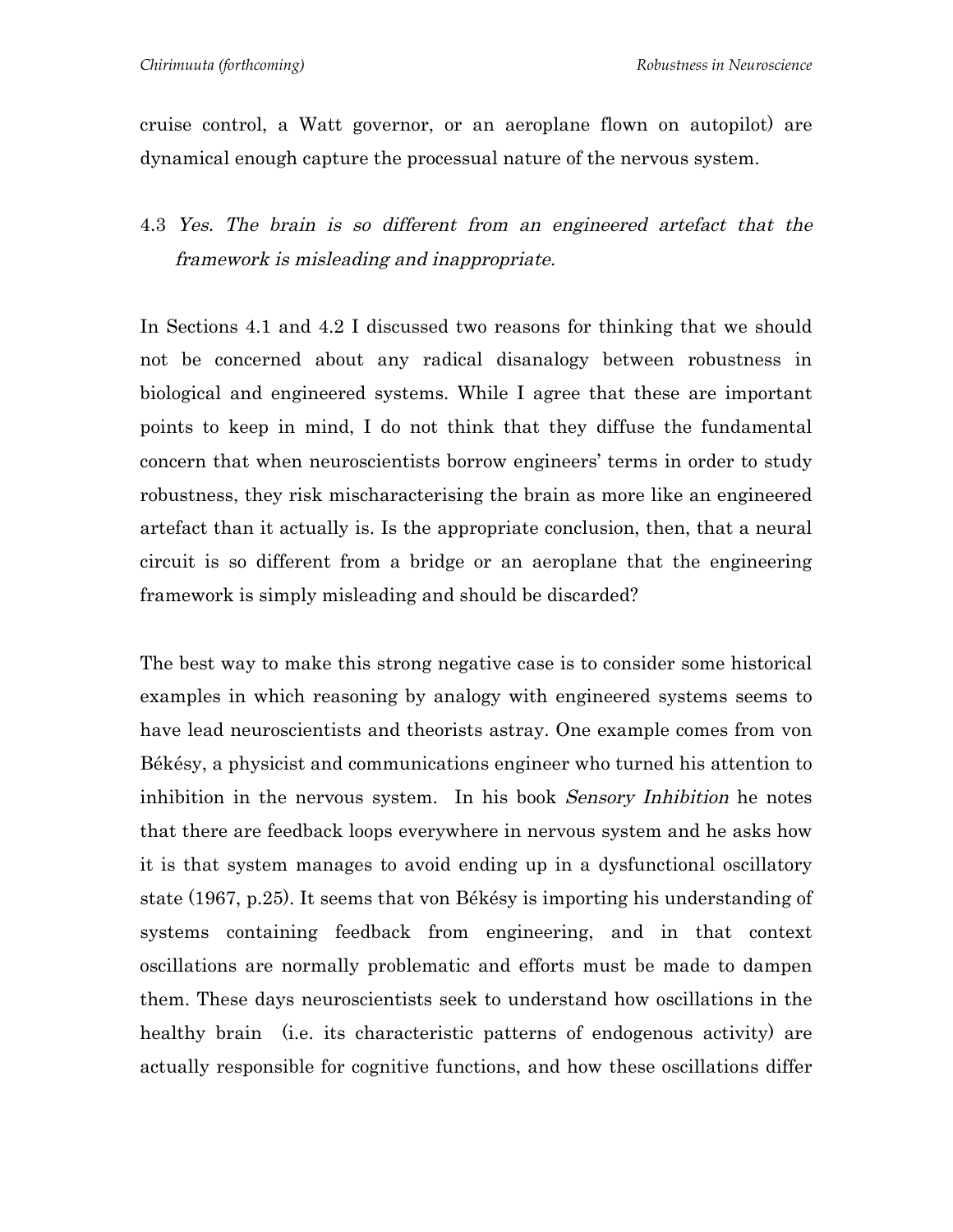from the ones associated with pathologies such as epilepsy and Parkinson's disease.10

Another example is the comparison of the effects of "noise" in brains and artificial signalling systems…… GET EXAMPLE

This is very different from how neuroscientists understand noise today, which begins with the idea that brains evolved under constraints imposed by noisy "components", which has therefore shaped all aspects of neural computation (Faisal et al. 2008). It would be a mistake to think of the brain processing information in the same way as an electronic computer, but with added redundancy to offset the noisiness of individual processing streams.

The cautionary tales just told give some concrete indications of how imposition of the engineering framework on to neural systems can lead to conclusions which in retrospect appear false and misguided. But it would be too hasty infer from these two examples that current work on robustness in neuroscience is of dubious standing whenever it appeals to the concepts of engineering. A more general argument is the following: the brain is not like a bridge (or a computer, or an aeroplane on autopilot….); therefore whenever neuroscientists appeal to terms borrowed from the analysis of such systems, they risk saying things that are simply false because they fail to notice relevant disanalogies. This lays all the sceptical cards on the table. In the last part of the paper I attempt to mitigate these worries.

<sup>10</sup> For a scientific overview see Buzsáki (2006). For discussion of philosophical implications, see Bechtel and Abrahamsen (2013). See also Knuuttila and Loettgers (2013, p.160) on a parallel difference across engineering and cell biology, where oscillations are found to have a functional role.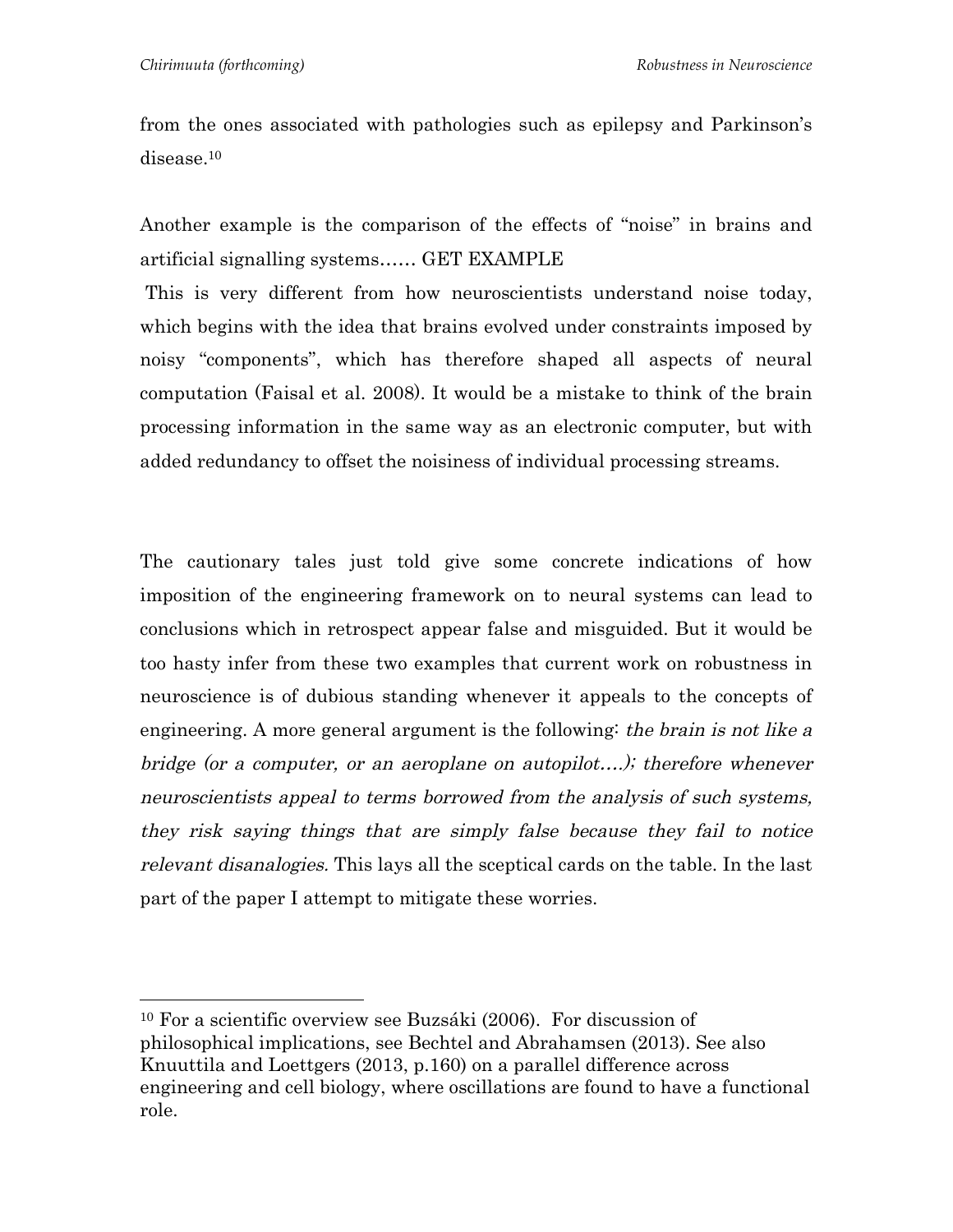4.4 No. Use of the engineering framework should be thought of as a simplifying strategy.

Neuroscientist Steven Rose (2012:61) writes that:

"one of the most common but misleading terms in the biology student's lexicon is homeostasis….[the] concept of the stability of the body's internal environment. But such stability is achieved by dynamic responses; stasis is death, and homeodynamics needs to replace homeostasis as the relevant concept"11

This seems to capture the problem that was first noted in Section 3, that we should not be mislead by the engineering framework into thinking of neural systems as seeking to maintain an initial stable state. But we also noted that the neuroscientists employing control-theoretic models of homeostatic mechanisms are not thinking of their systems as seeking stability in this very general way. Instead, they are modelling the stability of a specific variable in the case of O'Leary et al.  $(2014)$ , the concentration of  $Ca^{2+}$ —and investigating the mechanisms by which it is controlled. To this end, it is reasonable to interpret the system as an integral controller (p.818).12 Thus it is still useful to talk about homeostasis with respect to  $Ca^{2+}$  concentration, even while thinking of the system as a whole, and in reality, as a "homeodynamic" one.

<sup>&</sup>lt;sup>11</sup> Compare Sterling  $(2012)$  on the concept of allostasis – stability through change with an emphasis on predictive regulation. Day (2005) and O'Leary and Wyllie (2011), in contrast, argue that the concept of homeostasis easily accommodates these dynamic and predictive aspects, and that the term allostasis is therefore superfluous. It is an interesting question (but beyond the scope of this paper) whether the narrow or wide definition of homeostasis is currently more prevalent amongst biologists and neuroscientists. <sup>12</sup> Note that O'Leary et al. (2014) study of homeostasis is via a *model* of a neuron. But the model is realistic enough that it is expected to shed light on actual biophysical mechanisms.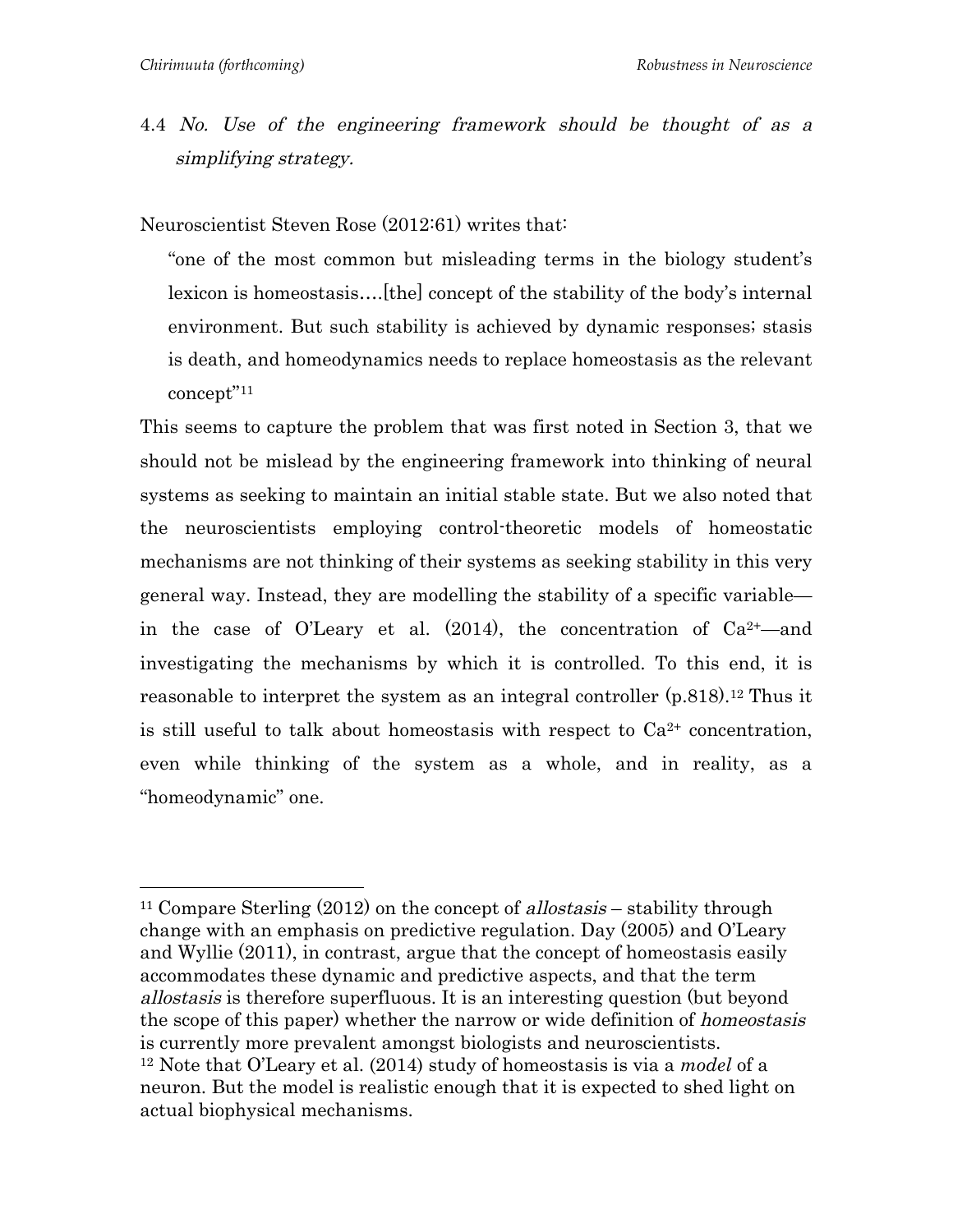I think of neuroscientists whose investigation of robustness in the brain is scaffolded by the engineering framework as providing idealized mechanistic explanations. Their explanatory target is, for example, the process by which overall neuronal activity level is controlled via regulation of ion channel gene transcription through a  $Ca^{2+}$  sensitive feedback loop. This is standard fodder for mechanistic explanation. At the same time, the framework of engineering—in this case the schematic of the integral controller—serves to direct attention to specific parts and processes in the extremely complex cellular machinery and to interpret them in control theoretic terms (sensors, feedback loops, etc.), while bracketing other aspects not immediately relevant to the explanation of robustness.

Bechtel (2015, p.92) has presented the case that:

"mechanisms are [to be] viewed not as entities in the world, but as posits in mechanistic explanations that provide idealized accounts of what is in the world."

His example is the idealization (understood as "falsehood") that scientists introduce by putting boundaries around putative mechanisms which in nature do not exist. In the cases explored in this paper, the idealization comes in through the analogical reasoning of treating a neuronal system as if it is an engineered artefact. This, like the positing of boundaries, is a useful way to simplify the explanandum. It enables neuroscientists to bracket some of the known facts about the brain's messy, Heraclitean nature. But it means, perhaps, that there is a stark difference between the brain viewed sub specie aeternatis (what some neuroscientists call the "ground truth" of the brain) and viewed *sub specie mechinae* (in the guise of a machine).

#### ACKNOWLEDGEMENTS

I am greatly indebted to Timothy O'Leary, Nancy Nersessian and Peter Sterling for their feedback on this work. I would also like to thank the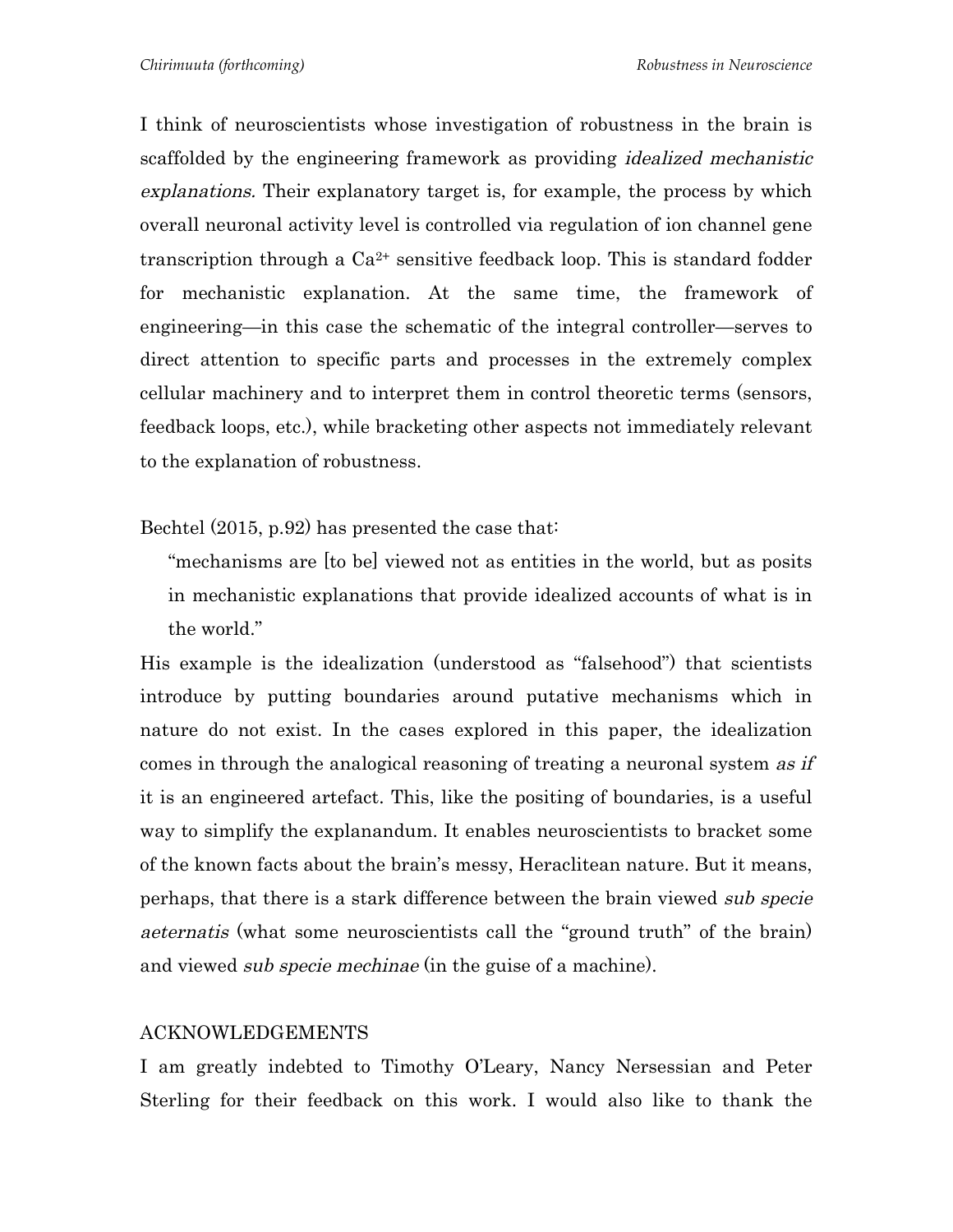participants of the Fall 2015 workshop on Robustness in Neuroscience for discussion of the ideas behind this paper, and the audience at the Spring 2016 Re-Engineering Biology conference for their questions and comments on it. Both of these events were hosted by the Philosophy of Science Center at the University of Pittsburgh.

# REFERENCES

Bechtel, W. and Abrahamsen, A. (2013). Thinking dynamically about biological mechanisms: Networks of coupled oscillators. Foundations of Science, 18:707–723

Bechtel, W. (2015). Can mechanistic explanation be reconciled with scale-free constitution and dynamics? Studies in History and Philosophy of Science Part C, 53: 84–93.

von Békésy, G. (1967). Sensory Inhibition. Princeton, NJ: Princeton University Press.

Buzsáki, G. (2006). Rhythms of the Brain. Oxford: Oxford University Press

Davis, G.W. (2006). Homeostatic control of neural activity: from phenomenology to molecular design. Annu. Rev. Neurosci. 29, 307–323

Day TA (2005). Defining stress as a prelude to mapping its neurocircuitry: no help from allostasis. *Prog Neuropsychopharmacol Biol Psychiatry* 29, 1195– 1200

Dupré, J. (2012) Processes of Life. Oxford: Oxford University Press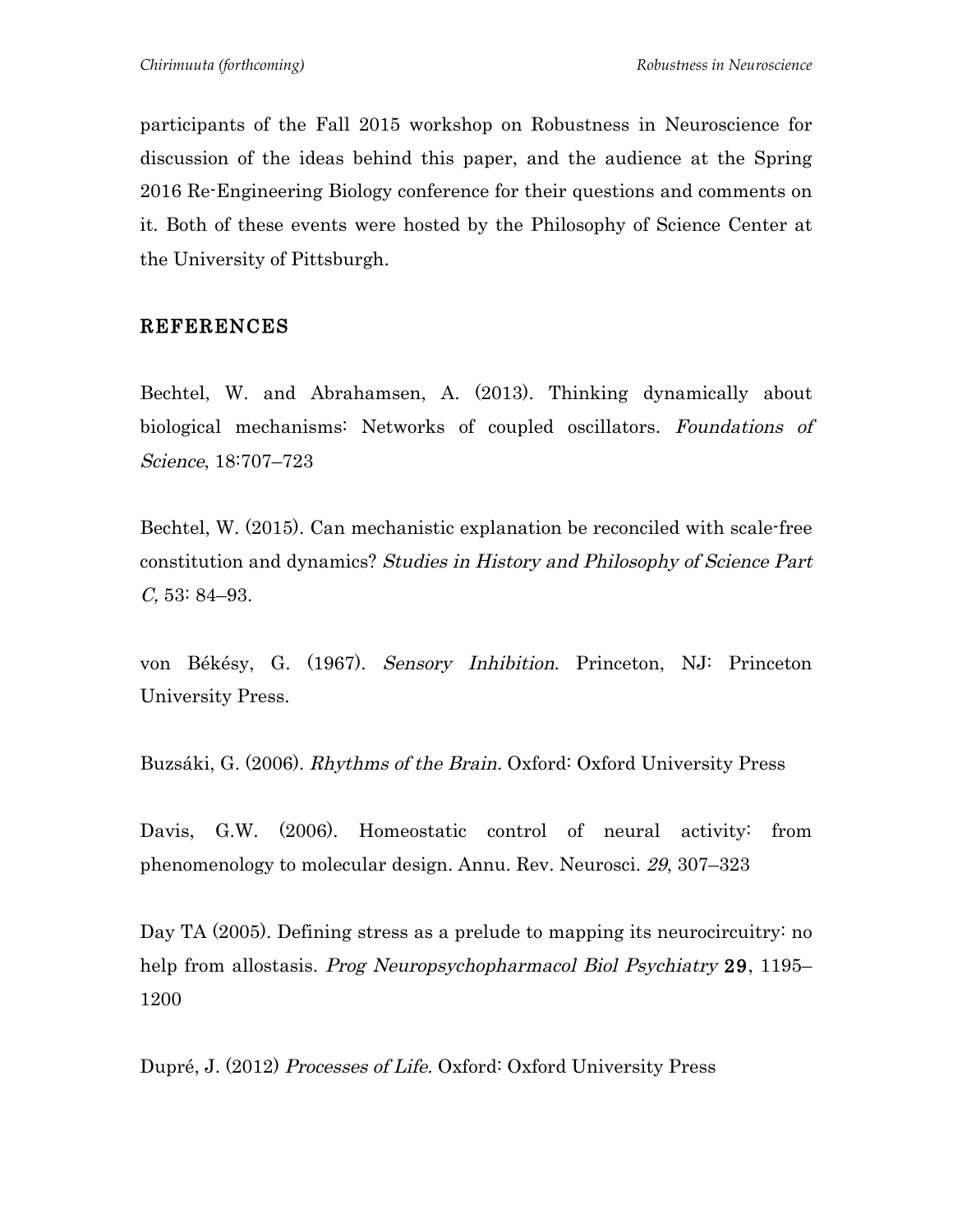Edelman GM, Gally JA (2001) Degeneracy and complexity in biological systems. Proc Natl Acad Sci USA 98(24):13763–13768.

Faisal, A., L. P. J. Selen and D. M. Wolpert (2008) Noise in the Nervous System. Nature Reviews Neuroscience. 9:292-303.

Kitano, H. (2004) Biological robustness. Nature Reviews Genetics. 5: 826-837.

Knuuttila, T. and A. Loettgers (2013). Basic science through engineering? Synthetic modeling and the idea of biology-inspired engineering. Studies in History and Philosophy of Science, Part C 48, 158–169.

Marder, E. and Goaillard, J.-M. (2012) Variability, compensation and homeostasis in neuron and network function. Nature Reviews Neuroscience. 7:563-574

von Neumann, J. (2000). The Computer and the Brain. New Haven: Yale University Press.

O'Leary T, Williams AH, Caplan JC, Marder E (2013) Correlations in ion channel expression emerge from homeostatic tuning rules. PNAS. 110(28): 809–821

O'Leary T, Williams AH, Franci A, Marder E (2014) Cell types, network homeostasis and pathological compensation from a biologically plausible ion channel expression model. Neuron  $82(4)$ : E2645–E2654.

O'Leary, T. and D. J. A. Wyllie (2011) Neuronal homeostasis: time for a change? J Physiol 589.20:4811–4826